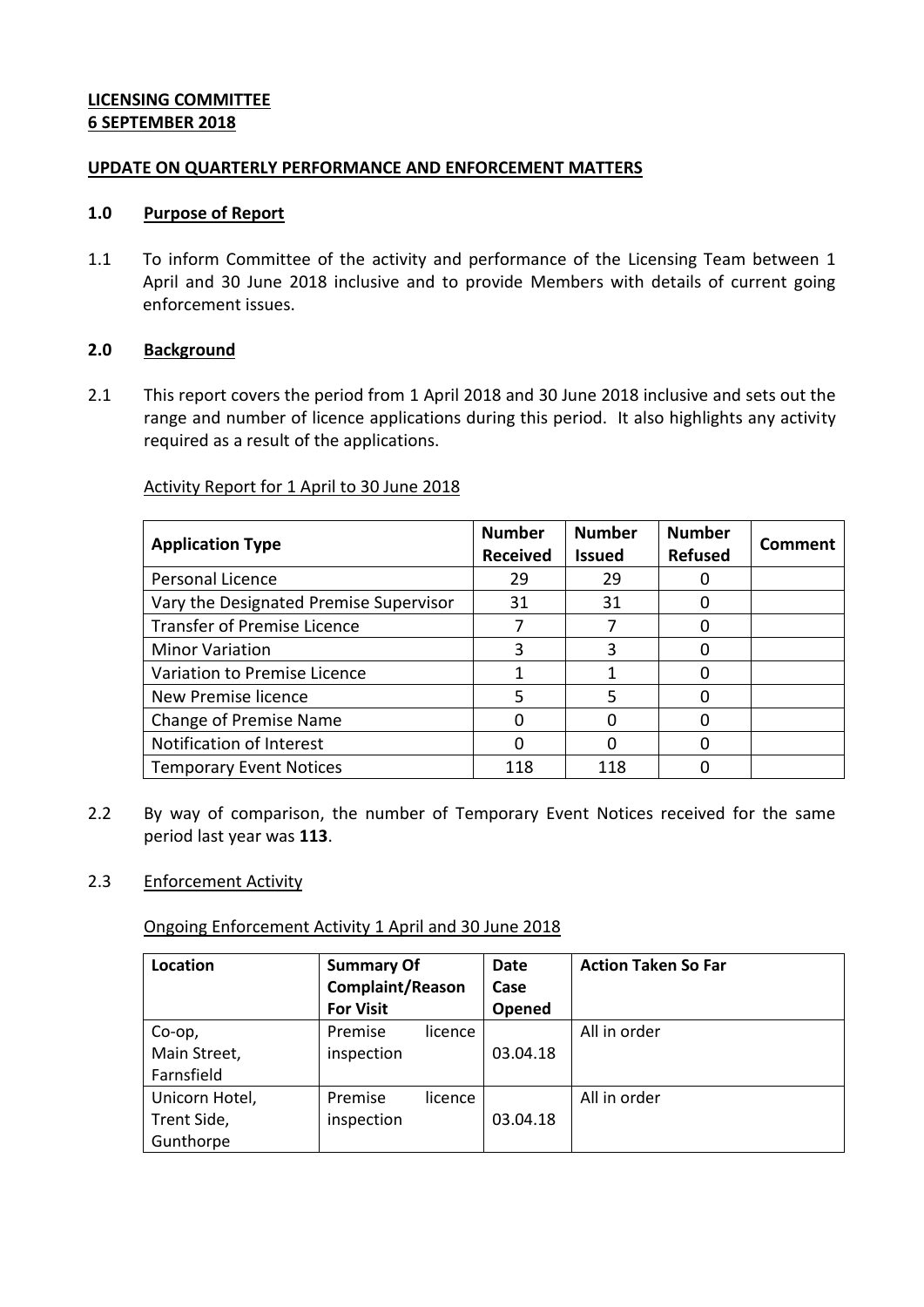| Sherwood Arms,<br>Kirklington Road, | Premise<br>licence<br>inspection | 03.04.18 | All in order                                   |
|-------------------------------------|----------------------------------|----------|------------------------------------------------|
| Rainworth                           |                                  |          |                                                |
| The Lurcher,                        | Premise<br>licence               |          | All in order                                   |
| Westbrook Drive,                    | inspection                       | 03.04.18 |                                                |
| Rainworth                           |                                  |          |                                                |
| The Crown Inn,                      | Premise<br>licence               | 04.04.18 | All in order                                   |
| <b>Bathley</b><br>Muskham Ferry,    | inspection<br>Premise<br>licence |          | Advice given regarding licensing               |
| Ferry Lane,                         | inspection                       | 04.04.18 | conditions                                     |
| North Muskham                       |                                  |          |                                                |
| Ladbrokes,                          |                                  |          | Joint visit with Faye from the                 |
| Market Place,                       | Gambling                         | 11.04.18 | Gambling Commission. All in order              |
| <b>Newark</b>                       | Inspection                       |          |                                                |
| Cashino,                            | Gambling                         |          | Joint visit with Faye from the                 |
| Carter Gate,                        | Inspection                       | 11.04.18 | Gambling Commission. All in order              |
| Newark                              |                                  |          |                                                |
| Perys Bingo,                        | Gambling                         |          | Joint visit with Faye from the                 |
| Castle Gate,                        | Inspection                       | 11.04.18 | Gambling Commission. All in order              |
| <b>Newark</b>                       |                                  |          |                                                |
| The Royal Oak,                      | licence<br>Premise               |          | All in order                                   |
| 17 Castle Gate,                     | inspection                       | 12.04.18 |                                                |
| <b>Newark</b>                       |                                  |          |                                                |
| Marsh<br>Lane                       | Premise<br>licence               |          | Advice given regarding licensing               |
| Minimarket,                         | inspection                       | 17.04.18 | conditions                                     |
| Farndon                             |                                  |          |                                                |
| Co-op,                              | Premise<br>licence               |          | All in order                                   |
| High Street,                        | inspection                       | 18.04.18 |                                                |
| Edwinstowe                          |                                  |          |                                                |
| Hop Pole Hotel,<br>Main Street,     | Premise<br>licence               | 18.04.18 | Advice given regarding licensing<br>conditions |
| Ollerton                            | inspection                       |          |                                                |
| Ruby's Newsagents,                  | licence<br>Premise               |          | All in order                                   |
| 179 Mansfield Rd,                   | inspection                       | 23.04.18 |                                                |
| Clipstone                           |                                  |          |                                                |
| Cross Keys,                         | Premise<br>licence               |          | All in order                                   |
| Epperstone                          | inspection                       | 23.04.18 |                                                |
| Asda,                               | Premise<br>licence               |          | All in order                                   |
| Ollerton                            | inspection                       | 23.04.18 |                                                |
| Costcutter,                         | Premise<br>licence               |          | Advice given regarding licensing               |
| 100 Whitewater Rd,                  | inspection                       | 25.04.18 | conditions                                     |
| Ollerton                            |                                  |          |                                                |
| Carpenters Arms,                    | Premise<br>licence               | 25.04.18 | Advice given regarding licensing               |
| Walesby                             | inspection                       |          | conditions                                     |
| Inkpot Micropub,                    | premise<br><b>New</b>            | 30.04.18 | All in order                                   |
| Rainworth                           | notice check                     |          |                                                |
| Crown Hotel,                        | Premise<br>licence               | 30.04.18 | All in order                                   |
| Southwell                           | inspection                       |          |                                                |
| Market Garden,                      | Premise<br>licence               | 01.05.18 | All in order.                                  |
| Edwinstowe                          | inspection                       |          |                                                |
| Forest Lodge,                       | Premise<br>licence               | 02.05.18 | Advice given regarding licensing               |
| Edwinstowe                          | inspection                       |          | conditions                                     |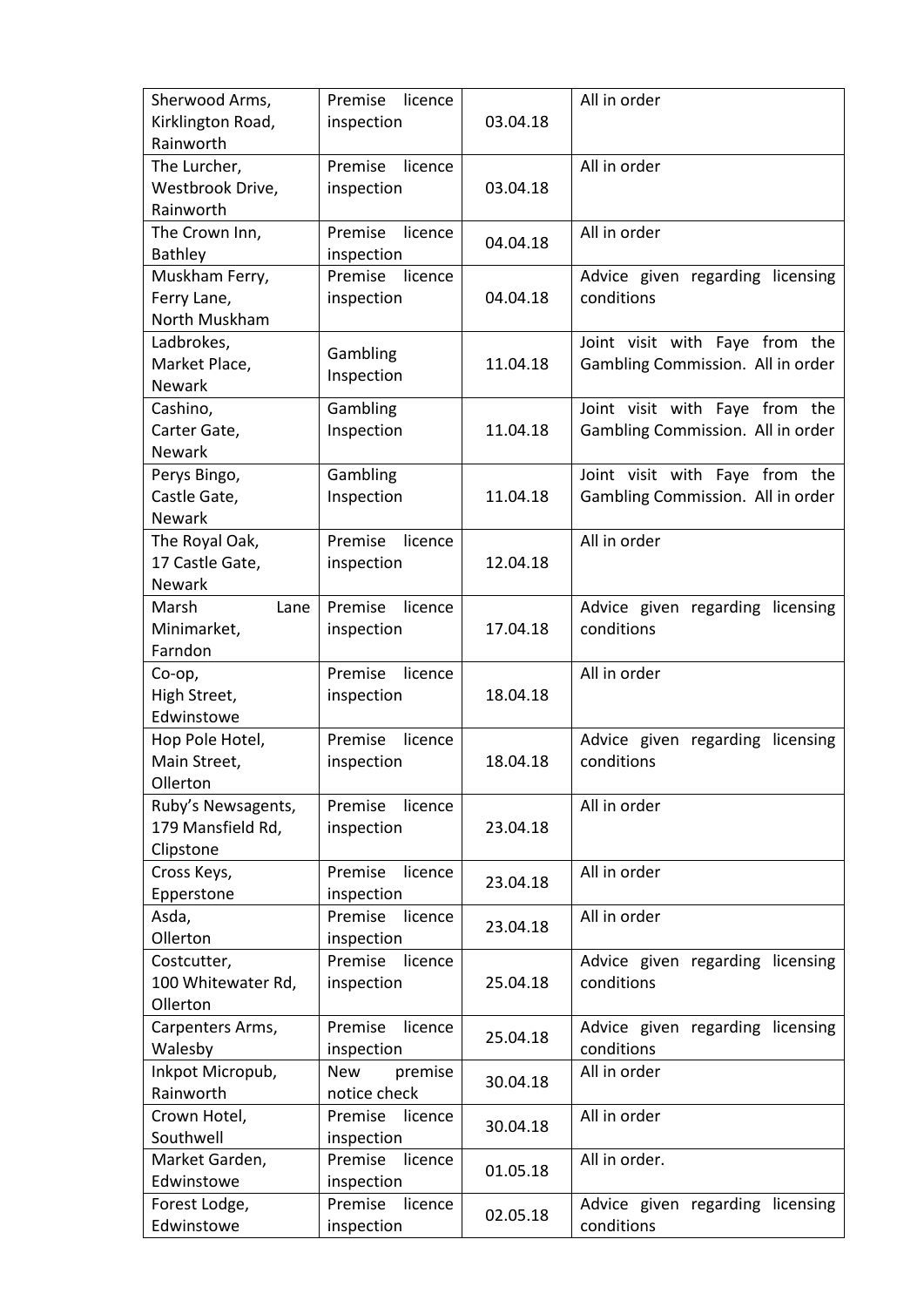| Maxeys Farm Shop,<br>Kirklington | Premise<br>licence<br>inspection | 02.05.18 | All in order                                   |
|----------------------------------|----------------------------------|----------|------------------------------------------------|
| The Old Theatre Deli,            | Premise<br>licence               |          |                                                |
| Southwell                        | inspection                       | 02.05.18 | Advice given regarding licensing<br>conditions |
| Easthorpe<br>Service             | Premise<br>licence               |          | Advice given regarding licensing               |
| Station,                         | inspection                       | 08.05.18 | conditions                                     |
| Southwell                        |                                  |          |                                                |
| Co-op,                           | Premise<br>licence               |          | All in order                                   |
| Ropewalk,                        | inspection                       | 08.05.18 |                                                |
| Southwell                        |                                  |          |                                                |
| Old Volunteer,                   | Premise<br>licence               | 08.05.18 | All in order                                   |
| Caythorpe                        | inspection                       |          |                                                |
| Tony's,                          | Premise<br>licence               |          | All in order                                   |
| 17 Church Street,                | inspection                       | 08.05.18 |                                                |
| Bilsthorpe                       |                                  |          |                                                |
| Deincourt Hotel,                 | licence<br>Premise               |          | All in order                                   |
| London Road,                     | inspection                       | 10.05.18 |                                                |
| <b>Newark</b>                    |                                  |          |                                                |
| Post Office,                     | Premise<br>licence               |          | Advice given regarding licensing               |
| Queen Street,                    | inspection                       | 15.05.18 | conditions                                     |
| Southwell                        |                                  |          |                                                |
| The Minster Shop,                | Premise<br>licence               |          | Advice given regarding licensing               |
| Church Street,                   | inspection                       | 16.05.18 | conditions                                     |
| Southwell                        |                                  |          |                                                |
| Fox and Crown,                   | Premise<br>licence               |          | All in order                                   |
| Appleton Gate,                   | inspection                       | 16.05.18 |                                                |
| <b>Newark</b>                    |                                  |          |                                                |
| Marks & Spencer,                 | Premise<br>licence               |          | All in order                                   |
| Stodman Street,                  | inspection                       | 16.05.18 |                                                |
| Newark                           |                                  |          |                                                |
| Malthurst Shop,                  | licence<br>Premise               |          | All in order                                   |
| Old Rufford Road,                | inspection                       | 16.05.18 |                                                |
| Ollerton                         |                                  |          |                                                |
| White Hart Hotel,                | Premise<br>licence               |          | Advice given regarding licensing               |
| Market Place,                    | inspection                       | 17.05.18 | conditions                                     |
| Ollerton                         |                                  |          |                                                |
| Woodberry<br>Tea                 | licence<br>Premise               |          | Advice given regarding licensing               |
| House Café,                      | inspection                       | 21.05.18 | conditions                                     |
| Main Street,                     |                                  |          |                                                |
| Farnsfield                       |                                  |          |                                                |
| Veg Stop,                        | premise<br><b>New</b>            |          | All in order                                   |
| Main Street,                     | notice check                     | 21.05.18 |                                                |
| Farnsfield                       |                                  |          |                                                |
| All Mine Cakes by the            | premise<br><b>New</b>            | 21.05.18 | All in order                                   |
| Lake, Maythorne                  | notice check                     |          |                                                |
| Shell, Ollerton                  | Premise<br>licence<br>inspection | 22.05.18 | All in order                                   |
| Saville Arms,                    | Premise<br>licence               |          | All in order                                   |
| Eakring                          | inspection                       | 22.05.18 |                                                |
| 21 Easthorpe,                    | Premise<br>licence               |          | Advice given regarding licensing               |
| Southwell                        | inspection                       | 22.05.18 | conditions                                     |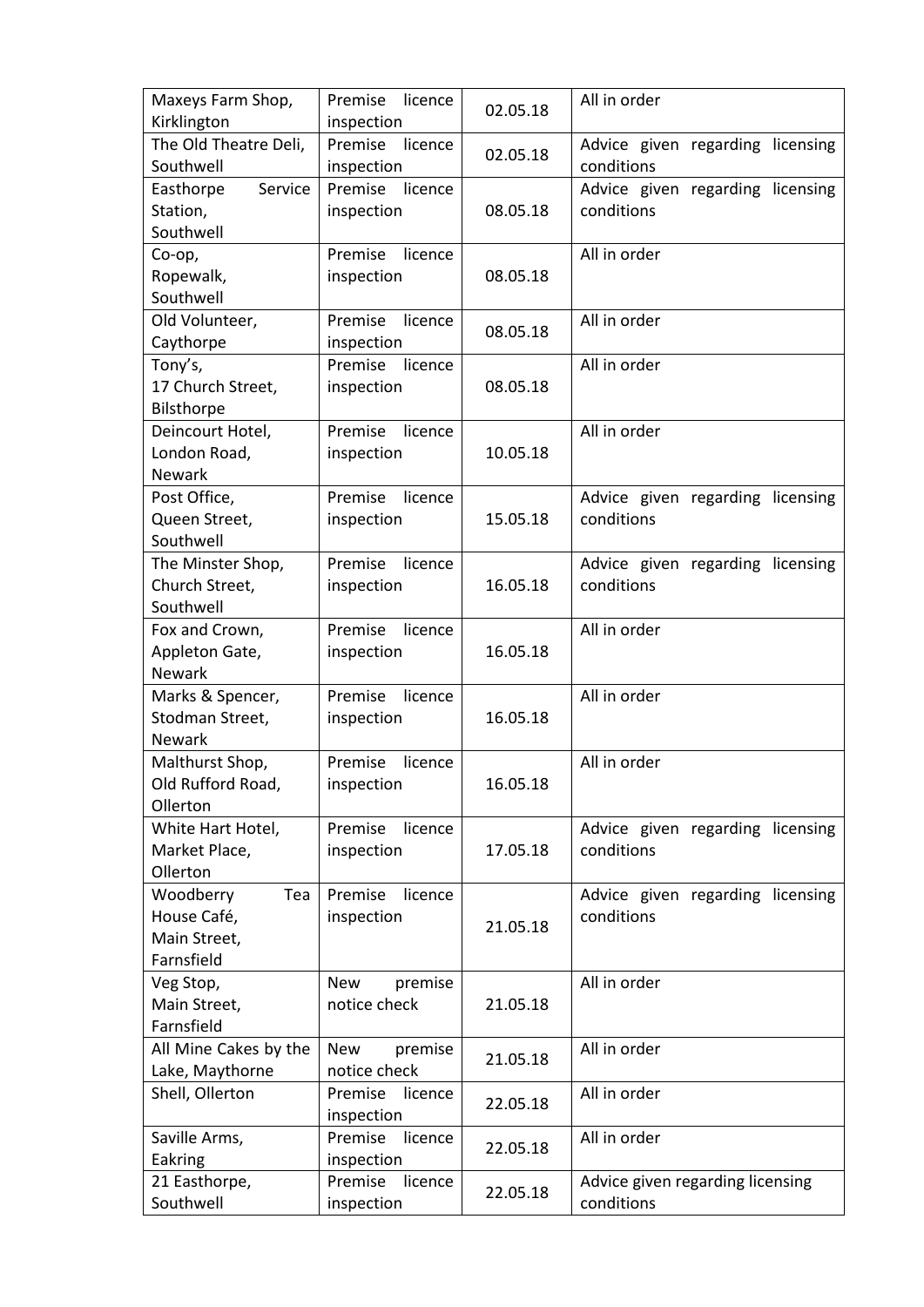| Oxton Post Office,   | Premise<br>licence | 22.05.18 | Advice given regarding licensing |
|----------------------|--------------------|----------|----------------------------------|
| Oxton                | inspection         |          | conditions                       |
| Beacon Hill Stores,  | Premise<br>licence | 24.05.18 | All in order                     |
| <b>Newark</b>        | inspection         |          |                                  |
| Liqueur<br>The Oxton | Premise<br>licence |          | All in order                     |
| Company,             | inspection         | 24.05.18 |                                  |
| Garden House,        |                    |          |                                  |
| Oxton                |                    |          |                                  |
| 6-8 Meering Ave.,    | Premise<br>licence | 24.05.18 | All in order                     |
| <b>Newark</b>        | inspection         |          |                                  |
| Co-op,               | Premise<br>licence | 24.05.18 | All in order                     |
| Collingham           | inspection         |          |                                  |
| Unicorn,             | Premise<br>licence | 24.05.18 | All in order                     |
| Gunthorpe            | inspection         |          |                                  |
| Springfield Hotel,   | Premise<br>licence | 24.05.18 | All in order                     |
| Lowdham              | inspection         |          |                                  |
| Oakmere Park Golf    | Premise<br>licence |          | All in order                     |
| Club,                | inspection         | 24.05.18 |                                  |
| Oxton                |                    |          |                                  |
| One Stop,            | Premise licence    | 24.05.18 | All in order                     |
| Fernwood             | inspection         |          |                                  |
| One Stop,            | Premise<br>licence | 24.05.18 | Advice given regarding licensing |
| Collingham           | inspection         |          | conditions                       |
| Spar,                | Premise<br>licence |          | All in order                     |
| Farndon Road         | inspection         | 24.05.18 |                                  |
| Tesco Express,       | Premise<br>licence | 24.05.18 | All in order                     |
| Rainworth            | inspection         |          |                                  |
| Tesco,               | Premise<br>licence |          | All in order                     |
| Main Street,         |                    | 24.05.18 |                                  |
| Balderton            | inspection         |          |                                  |
| Nisa,                | Premise<br>licence |          | Advice given regarding licensing |
| Lake Farm Road,      |                    | 24.05.18 | conditions                       |
| Rainworth            | inspection         |          |                                  |
| Co-op,               | Premise<br>licence |          | All in order                     |
| Southwell Rd East,   |                    | 24.05.18 |                                  |
| Rainworth            | inspection         |          |                                  |
| Co-op,               |                    |          | All in order                     |
| Churchill Drive,     | Premise<br>licence | 24.05.18 |                                  |
| <b>Newark</b>        | inspection         |          |                                  |
| Grange Rd Store,     | Premise<br>licence |          | Advice given regarding licensing |
| <b>Newark</b>        | inspection         | 24.05.18 | conditions                       |
| Sumals,              |                    |          | All in order                     |
| Albert Street,       | Premise<br>licence | 24.05.18 |                                  |
| Newark               | inspection         |          |                                  |
| Costcutter,          |                    |          | All in order                     |
| 156-158 Hawton Rd,   | Premise<br>licence | 24.05.18 |                                  |
| <b>Newark</b>        | inspection         |          |                                  |
| Savers,              |                    |          | Advice given regarding licensing |
| 22 Middle Gate,      | Premise<br>licence | 29.05.18 | conditions                       |
| Newark               | inspection         |          |                                  |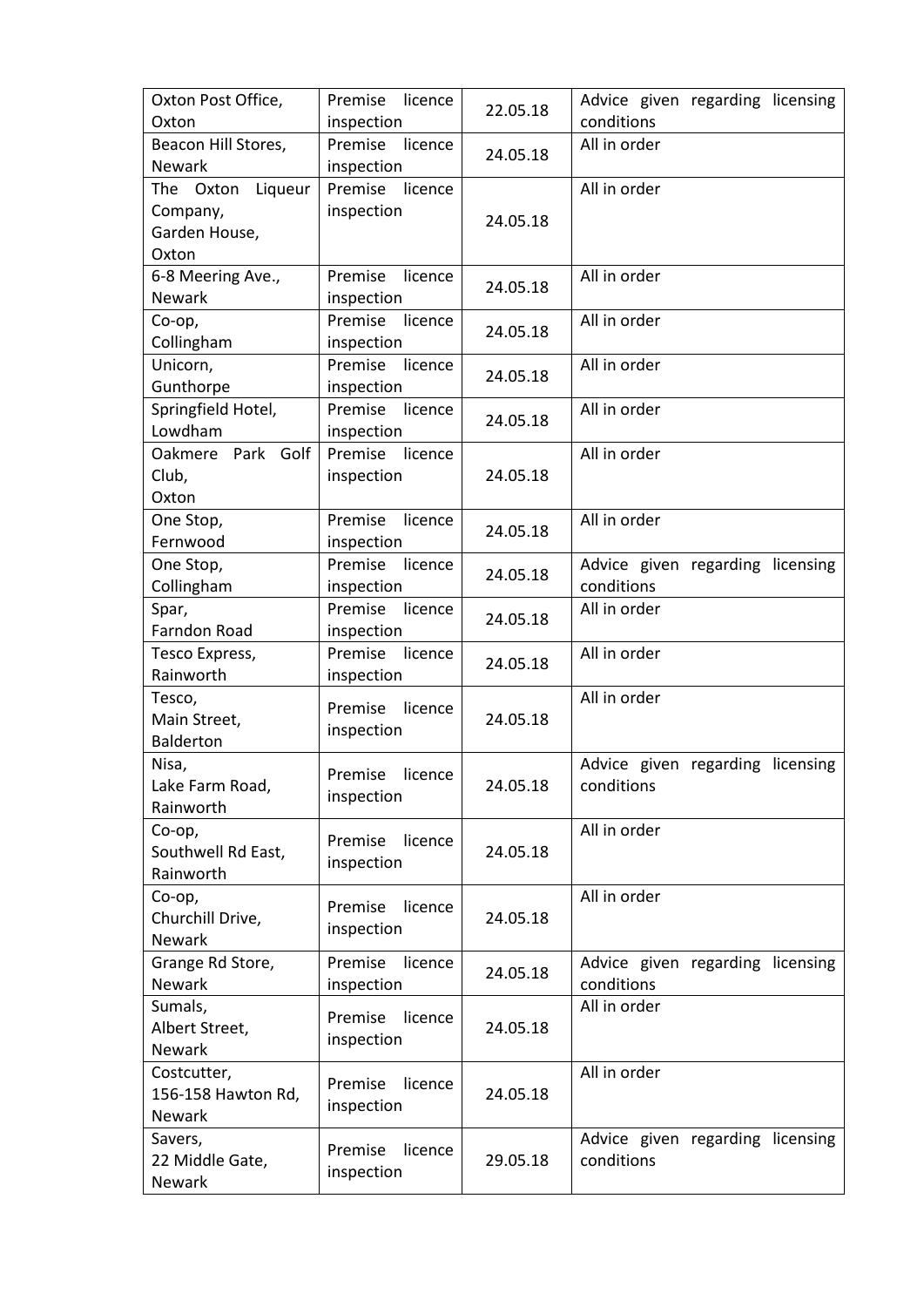| Londis,<br>22 Blatherwick Rd,<br><b>Newark</b>          | Premise<br>licence<br>inspection                                                                                                                                                                                                    | 29.05.18 | All in order                                                                                                                                                                                                                                                                                                                                                                                                                                                                                                         |
|---------------------------------------------------------|-------------------------------------------------------------------------------------------------------------------------------------------------------------------------------------------------------------------------------------|----------|----------------------------------------------------------------------------------------------------------------------------------------------------------------------------------------------------------------------------------------------------------------------------------------------------------------------------------------------------------------------------------------------------------------------------------------------------------------------------------------------------------------------|
| Co-op,<br>Lincoln Road,<br>Newark                       | licence<br>Premise<br>inspection                                                                                                                                                                                                    | 29.05.18 | All in order                                                                                                                                                                                                                                                                                                                                                                                                                                                                                                         |
| Costcutter,<br>Lincoln Road,<br><b>Newark</b>           | Premise<br>licence<br>inspection                                                                                                                                                                                                    | 29.05.18 | All in order                                                                                                                                                                                                                                                                                                                                                                                                                                                                                                         |
| Hollybeck Nurseries,<br>Oxton Road,<br>Southwell        | Premise<br>licence<br>inspection                                                                                                                                                                                                    | 29.05.18 | Advice given regarding licensing<br>conditions                                                                                                                                                                                                                                                                                                                                                                                                                                                                       |
| Hill Farm Nurseries,<br>Corkhill Lane,<br>Normanton     | Premise<br>licence<br>inspection                                                                                                                                                                                                    | 29.05.18 | All in order                                                                                                                                                                                                                                                                                                                                                                                                                                                                                                         |
| Holy Moly,<br>45 Stodman St.,<br>Newark                 | licence<br>Premise<br>inspection                                                                                                                                                                                                    | 29.05.18 | Breach of CCTV condition, warning<br>letter issued giving 30 days to<br>rectify. Premise rectified the issue<br>within the set time.                                                                                                                                                                                                                                                                                                                                                                                 |
| <b>The</b><br>Old<br>Vicarage<br>Boutique,<br>Southwell | Complaint<br>regarding loud<br>music/people<br>noise from the<br>premise as well<br>as the visitors to<br>the premise<br>parking outside<br>residents<br>properties.                                                                | 29.05.18 | LEO visited the complainant and<br>visited the premise and carried out<br>a premise licence inspection. He<br>advised the licence holder of the<br>complaint and she explained how<br>she was managing the issues with<br>monitoring<br>equipment/<br>noise<br>keeping doors and windows closed<br>etc. LEO advised the complainant<br>of the visit and the steps that the<br>holder was<br>taking to<br>licence<br>manage/monitor the noise and<br>that cars parked illegally need to<br>be reported to the Police. |
| Shell,<br>Winthorpe                                     | Premise<br>licence<br>inspection                                                                                                                                                                                                    | 05.06.18 | All in order                                                                                                                                                                                                                                                                                                                                                                                                                                                                                                         |
| Reindeer,<br>Main Street,<br>Hoveringham                | Noise complaint                                                                                                                                                                                                                     | 09.06.18 | <b>LEO</b><br>the<br>licence<br>spoke<br>to<br>holder/DPS who has agreed not to<br>play live music after 23:30 at<br>future events.                                                                                                                                                                                                                                                                                                                                                                                  |
| Spread Eagle,<br>Hockerton                              | Premise<br>licence<br>inspection                                                                                                                                                                                                    | 11.06.18 | Advice given regarding licensing<br>conditions                                                                                                                                                                                                                                                                                                                                                                                                                                                                       |
| Queens Head,<br>Market Place,<br>Newark                 | fight at<br>the<br>A<br>Queens Head led<br>broken<br>to<br>a<br>window at Green<br>Olive Café. CCTV<br>from local<br>shop<br>showed<br>there<br>were no SIA staff<br>present, which is<br>of their<br>breach<br>licence conditions. | 12.06.18 | Joint visit by LEO and Police. A<br>warning has been issued to the<br>owner of the Queens Head and<br>there is now a new DPS and SIA<br>staff provided 7 nights a week.<br>LEO visits the premises on a<br>weekly basis at present and they<br>are now fully compliant                                                                                                                                                                                                                                               |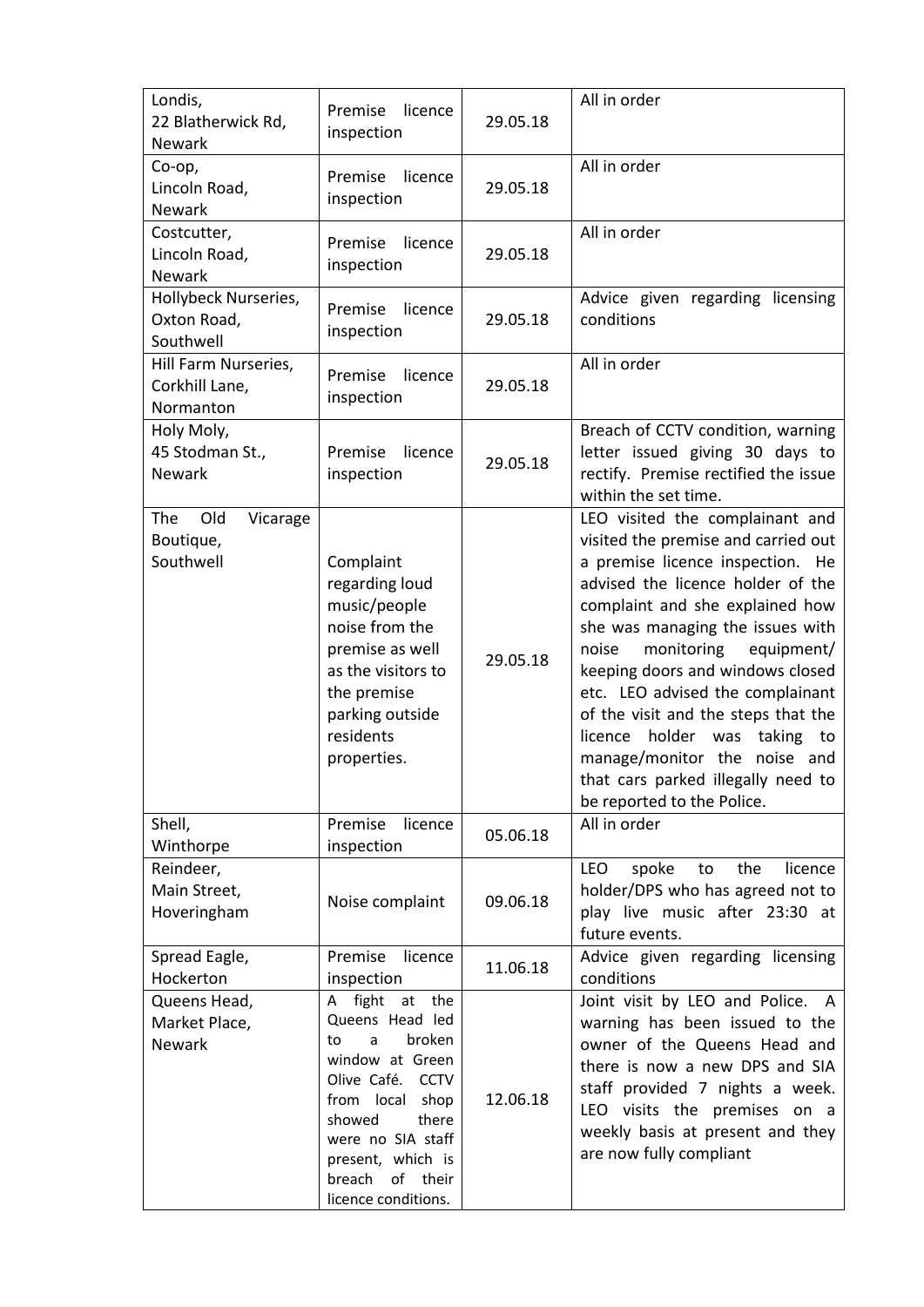| Leeway Stores,<br>Southwell                            | Premise<br>licence<br>inspection                                                      | 13.06.18 | All in order                                                                                                                                                                                                                                                                                                                                                                                                                                                                                                                                                                                                                                                                                                                                                                     |
|--------------------------------------------------------|---------------------------------------------------------------------------------------|----------|----------------------------------------------------------------------------------------------------------------------------------------------------------------------------------------------------------------------------------------------------------------------------------------------------------------------------------------------------------------------------------------------------------------------------------------------------------------------------------------------------------------------------------------------------------------------------------------------------------------------------------------------------------------------------------------------------------------------------------------------------------------------------------|
| Go Local Extra<br>68 Kirklington Rd.,<br>Rainworth     | Premise<br>licence<br>inspection                                                      | 13.06.18 | All in order                                                                                                                                                                                                                                                                                                                                                                                                                                                                                                                                                                                                                                                                                                                                                                     |
| Mofest,<br>Old Hall Farm,<br>Greaves Lane,<br>Edingley | Concerns<br>over<br>potential<br>noise<br>problem<br>at<br>Mofest<br>annual<br>event. | 13.06.18 | LEO advised the complainant that<br>the event will be monitored.<br>LEO carried out observations for a<br>number of hours until 23:35, noise<br>from music and people could be<br>heard but was not considered<br>unreasonable.<br><b>The</b><br>complainant<br>complained<br>regarding the music until midnight<br>but acknowledged that it was not<br>unreasonable. She passed on that<br>a neighbour had found a drunk<br>man asleep in their garden and<br>that human faeces and soiled<br>toilet paper was found on the<br>public footpath in the vicinity of<br>Mofest.<br><b>LEO</b><br><b>EHO</b><br>worked<br>and<br>have<br>together and sent a letter to the<br>organisers of Mofest, advising they<br>need to provide sufficient toilet<br>facilities in the future. |
| The Roaring Meg,<br>Barnby Gate,<br><b>Newark</b>      | Noise from Pub-<br>barrels,<br>deliveries etc                                         | 15.06.18 | Complainant<br>advised<br>to<br>log<br>incidents and DPS informed about<br>the noise problems.<br><b>DPS</b><br>has<br>advised they will take appropriate<br>steps.                                                                                                                                                                                                                                                                                                                                                                                                                                                                                                                                                                                                              |
| Mark Jarvis,<br>Middle Gate                            | Gambling<br>Inspection                                                                | 21.06.18 | Joint visit with Faye from the<br>Gambling Commission. All in order                                                                                                                                                                                                                                                                                                                                                                                                                                                                                                                                                                                                                                                                                                              |
| Oak Amusements,<br>43 Stodman St.,<br>Newark           | Gambling<br>Inspection                                                                | 21.06.18 | Joint visit with Faye from the<br>Gambling Commission. All in order                                                                                                                                                                                                                                                                                                                                                                                                                                                                                                                                                                                                                                                                                                              |
| Pery's Bingo,<br>Castle Gate,<br><b>Newark</b>         | Gambling<br>Inspection                                                                | 21.06.18 | Joint visit with Faye from the<br>Gambling Commission. All in order                                                                                                                                                                                                                                                                                                                                                                                                                                                                                                                                                                                                                                                                                                              |
| Bridge & Bayleaf,<br>Gunthorpe                         | Premise<br>licence<br>inspection                                                      | 21.06.18 | Advice given regarding licensing<br>conditions                                                                                                                                                                                                                                                                                                                                                                                                                                                                                                                                                                                                                                                                                                                                   |
| The Reindeer,<br>Hoveringham                           | Premise<br>licence<br>inspection                                                      | 21.06.18 | Advice given regarding licensing<br>conditions                                                                                                                                                                                                                                                                                                                                                                                                                                                                                                                                                                                                                                                                                                                                   |

# **3.0 RECOMMENDATION**

**That the Committee consider the contents of the report and identifies any issues it wishes to examine further.**